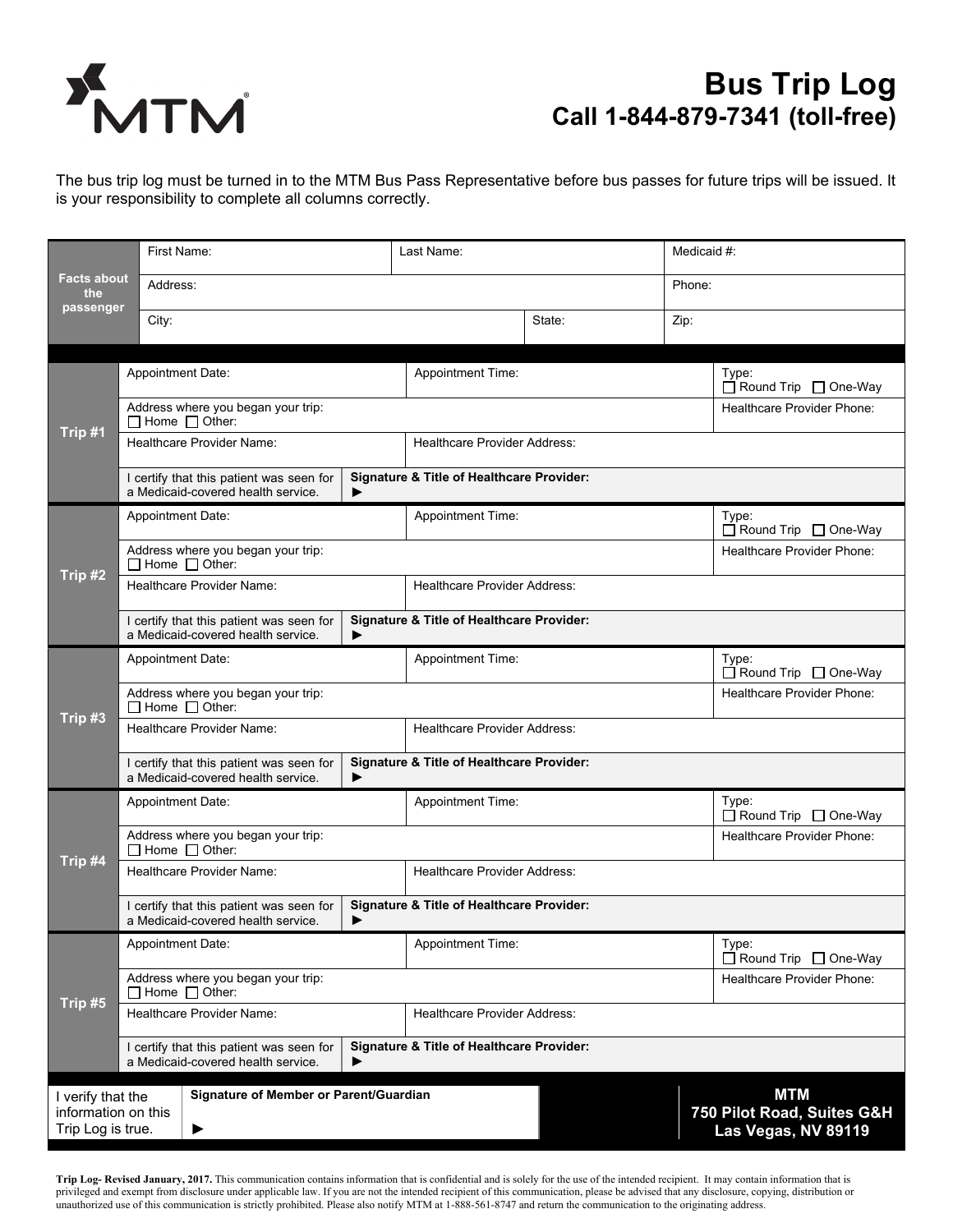|                                                                                               | <b>Appointment Date:</b>                                                            |   | <b>Appointment Time:</b>                             | Type:<br>$\Box$ Round Trip $\Box$ One-Way |  |  |  |  |
|-----------------------------------------------------------------------------------------------|-------------------------------------------------------------------------------------|---|------------------------------------------------------|-------------------------------------------|--|--|--|--|
| Trip #6                                                                                       | Address where you began your trip:<br>$\Box$ Home $\Box$ Other:                     |   |                                                      | Healthcare Provider Phone:                |  |  |  |  |
|                                                                                               | Healthcare Provider Name:                                                           |   | <b>Healthcare Provider Address:</b>                  |                                           |  |  |  |  |
| Trip #7                                                                                       | I certify that this patient was seen for<br>a Medicaid-covered health service.<br>▶ |   | <b>Signature &amp; Title of Healthcare Provider:</b> |                                           |  |  |  |  |
|                                                                                               | <b>Appointment Date:</b>                                                            |   | Appointment Time:                                    | Type:<br>□ Round Trip □ One-Way           |  |  |  |  |
|                                                                                               | Address where you began your trip:<br>$\Box$ Home $\Box$ Other:                     |   |                                                      | <b>Healthcare Provider Phone:</b>         |  |  |  |  |
|                                                                                               | Healthcare Provider Name:                                                           |   | <b>Healthcare Provider Address:</b>                  |                                           |  |  |  |  |
| Trip #8                                                                                       | I certify that this patient was seen for<br>a Medicaid-covered health service.<br>▶ |   | <b>Signature &amp; Title of Healthcare Provider:</b> |                                           |  |  |  |  |
|                                                                                               | Appointment Date:                                                                   |   | Appointment Time:                                    | Type:<br>$\Box$ Round Trip $\Box$ One-Way |  |  |  |  |
|                                                                                               | Address where you began your trip:<br>$\Box$ Home $\Box$ Other:                     |   |                                                      | <b>Healthcare Provider Phone:</b>         |  |  |  |  |
|                                                                                               | Healthcare Provider Name:                                                           |   | <b>Healthcare Provider Address:</b>                  |                                           |  |  |  |  |
| Trip #9                                                                                       | I certify that this patient was seen for<br>a Medicaid-covered health service.      | ▶ | <b>Signature &amp; Title of Healthcare Provider:</b> |                                           |  |  |  |  |
|                                                                                               | Appointment Date:                                                                   |   | Appointment Time:                                    | Type:<br>$\Box$ Round Trip $\Box$ One-Way |  |  |  |  |
|                                                                                               | Address where you began your trip:<br>$\Box$ Home $\Box$ Other:                     |   |                                                      | <b>Healthcare Provider Phone:</b>         |  |  |  |  |
|                                                                                               | Healthcare Provider Name:                                                           |   | <b>Healthcare Provider Address:</b>                  |                                           |  |  |  |  |
|                                                                                               | I certify that this patient was seen for<br>a Medicaid-covered health service.      | ▶ | <b>Signature &amp; Title of Healthcare Provider:</b> |                                           |  |  |  |  |
|                                                                                               | <b>Appointment Date:</b>                                                            |   | <b>Appointment Time:</b>                             | Type:<br>□ Round Trip □ One-Way           |  |  |  |  |
|                                                                                               | Address where you began your trip:<br>$\Box$ Home $\Box$ Other:                     |   |                                                      | <b>Healthcare Provider Phone:</b>         |  |  |  |  |
| <b>Trip #10</b>                                                                               | Healthcare Provider Name:                                                           |   | <b>Healthcare Provider Address:</b>                  |                                           |  |  |  |  |
|                                                                                               | I certify that this patient was seen for<br>a Medicaid-covered health service.<br>▶ |   | <b>Signature &amp; Title of Healthcare Provider:</b> |                                           |  |  |  |  |
|                                                                                               | Appointment Date:                                                                   |   | <b>Appointment Time:</b>                             | Type:<br>$\Box$ Round Trip $\Box$ One-Way |  |  |  |  |
| Trip #11                                                                                      | Address where you began your trip:<br>$\Box$ Home $\Box$ Other:                     |   |                                                      | Healthcare Provider Phone:                |  |  |  |  |
|                                                                                               | Healthcare Provider Name:                                                           |   | <b>Healthcare Provider Address:</b>                  |                                           |  |  |  |  |
|                                                                                               | I certify that this patient was seen for<br>a Medicaid-covered health service.      |   | <b>Signature &amp; Title of Healthcare Provider:</b> |                                           |  |  |  |  |
|                                                                                               | <b>Appointment Date:</b>                                                            |   | <b>Appointment Time:</b>                             | Type:<br>□ Round Trip □ One-Way           |  |  |  |  |
|                                                                                               | Address where you began your trip:<br>$\Box$ Home $\Box$ Other:                     |   |                                                      | <b>Healthcare Provider Phone:</b>         |  |  |  |  |
| Trip #12                                                                                      | Healthcare Provider Name:                                                           |   | <b>Healthcare Provider Address:</b>                  |                                           |  |  |  |  |
|                                                                                               | I certify that this patient was seen for<br>a Medicaid-covered health service.      | ▶ | <b>Signature &amp; Title of Healthcare Provider:</b> |                                           |  |  |  |  |
| <b>MTM</b><br>Signature of Member or Parent/Guardian:<br>I verify that the                    |                                                                                     |   |                                                      |                                           |  |  |  |  |
| 750 Pilot Road, Suites G&H<br>information on this<br>Trip Log is true.<br>Las Vegas, NV 89119 |                                                                                     |   |                                                      |                                           |  |  |  |  |
|                                                                                               |                                                                                     |   |                                                      |                                           |  |  |  |  |

Trip Log-Revised January, 2017. This communication contains information that is confidential and is solely for the use of the intended recipient. It may contain information that is<br>privileged and exempt from disclosure und unauthorized use of this communication is strictly prohibited. Please also notify MTM at 1-888-561-8747 and return the communication to the originating address.